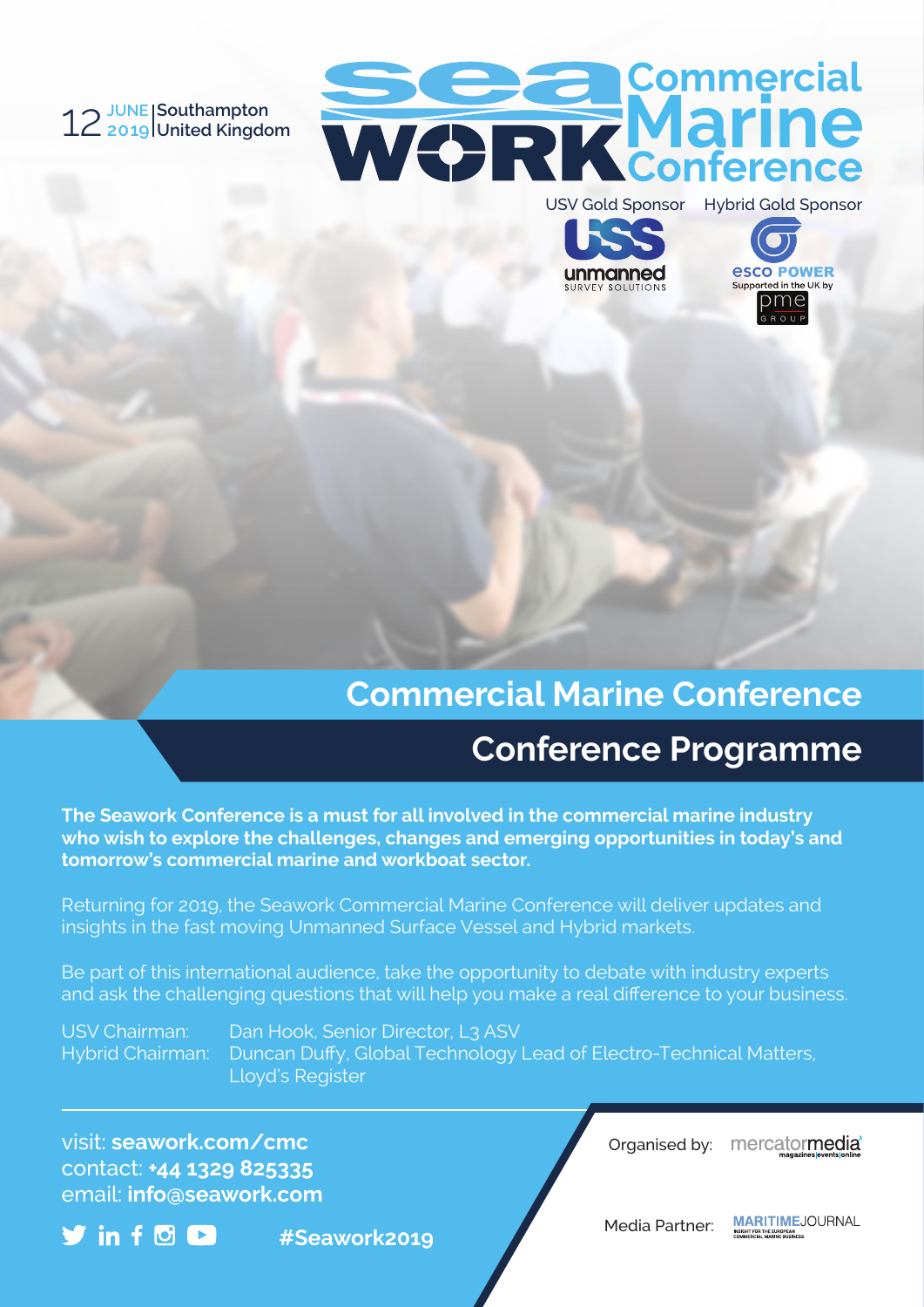## **The Commercial Application of USV - Wednesday 12 June 2019**

**8:20 Registration and coffee**

#### **8:45 Chair: Dan Hook, Senior Director, L3 ASV**

**8:50 Gold sponsors welcome**

*James Williams, Director, Unmanned Survey Solutions*

### **9:00 Keynote - One Sea – vision & roadmap for autonomous maritime transport system**

*Jukka Merenluoto, Ecosystem Lead, One Sea/DIMECC Ltd*

One Sea – Autonomous Maritime Ecosystem is a company alliance with the aim of enabling commercial autonomous maritime traffic by 2025. The presentation discusses the ecosystem's steps towards enabling autonomous maritime transport system including the activities One Sea is doing in regulation for MASS (Maritime Autonomous Surface Ships).

#### **9:15 Maritime 2050: Regulating for Innovation** *Rebecca Carpenter, Maritime, Environment and Technology, Department for Transport* In Maritime 2050 the Government set out plans to encourage innovation and technology development in UK maritime. As part of this ambition, the MCA has established the Maritime Autonomy Regulation Lab (MARLab) to examine the regulation relating to MASS.

### **9:30 Operating wave-propelled AutoNaut unmanned surface vehicle (USV) around offshore infrastructure, including "close-pass" manoeuvres**

*Phil Johnston, Business Development, Autonaut USV ltd*

Through 2017 and 2018, AutoNaut's wave-propelled USV completed several operations in close proximity to offshore installations. Multiple "close-pass" operations were conducted to acquire data (such as from ADCP and visual cameras) during endurance missions of up to 5 weeks. Precise and consistent positioning of the AutoNaut USV was vital to mission success and for safety assurance. Demonstrating track-keeping within 5 metres and station-keeping within 25 metres allowed data to be acquired that would otherwise have been prohibitively hazardous and costly by other means. This presentation will focus on the output and data from these operations.

#### **9:45 How autonomous technology can be used to overcome the everyday challenges faced by ports**

*James Cowles, Commercial Technical Sales Manager, L3 ASV*

90% of the world's trade passes through ports. Siltation and requirements to expand mean that ports are forever changing. A changing environment requires rigorous maintenance and for ports. Autonomous vessels offer a solution, they are cost effective and easy to mobilise. In recent years, L3 Technologies' Unmanned Maritime Systems division has built up vast experience operating autonomous vessels in port environments.

#### **10:00 Q&A**

#### **10:20 Coffee & Networking**

#### **10:50 Big data analytics and autonomous vessels - when will legislation catch up?**

*Elli Aidini and Antonia Panayides, Shipping Associate and Partner, ReedSmith*

In our presentation, we will discuss about the Maritime Autonomous Surface Ships ("MASS"), their capability to revolutionise shipping and address the question of whether the required legal framework will be in place to allow MASS to operate on an international level. The question arises where the international conventions and regulations currently in place were not drafted with autonomous and unmanned vessels in mind. Finally, we will provide our view on how the implementation of new or amended regulations will take place.

### **11:05 Panel - "Learning from the rest" An Oil & Gas perspective on operating autonomous systems Moderator:** *Simon Cheeseman, Sector Lead, Wave & Tidal Energy, Ore Catapult*

**Panellists –** 

- *Tony Laing, Director of the National Subsea Research Institute*
- *Peter Collinson, Senior Subsea and Environmental Specialist, BP Upstream Technology*
- *- Stian Michael Kristoffersen, Product Manager USV Solutions, Kongsberg Maritime*
- *David Kirkley, Managing Director, Submarine Technology Ltd*

#### **12:00 Ubiquitous marine autonomy with advance perception technology**

*Peter Holm, European Director, Sea Machines*

Vessel autonomy systems are commercially available and are using a basic set of existing vessel/ marine sensors. As the state of the art progress towards higher levels of autonomy the need for advanced perception capabilities will grow considerably. This presentation will detail the initial results and performance of the Sea Machines perception technology and show how it is enabling autonomous control technology progress and adds increased value to workboat operators who implement it.

**12:15 Q&A**

**12:30 Wrap up -** *Dan Hook, Senior Director, L3 ASV*

**12:35 Close**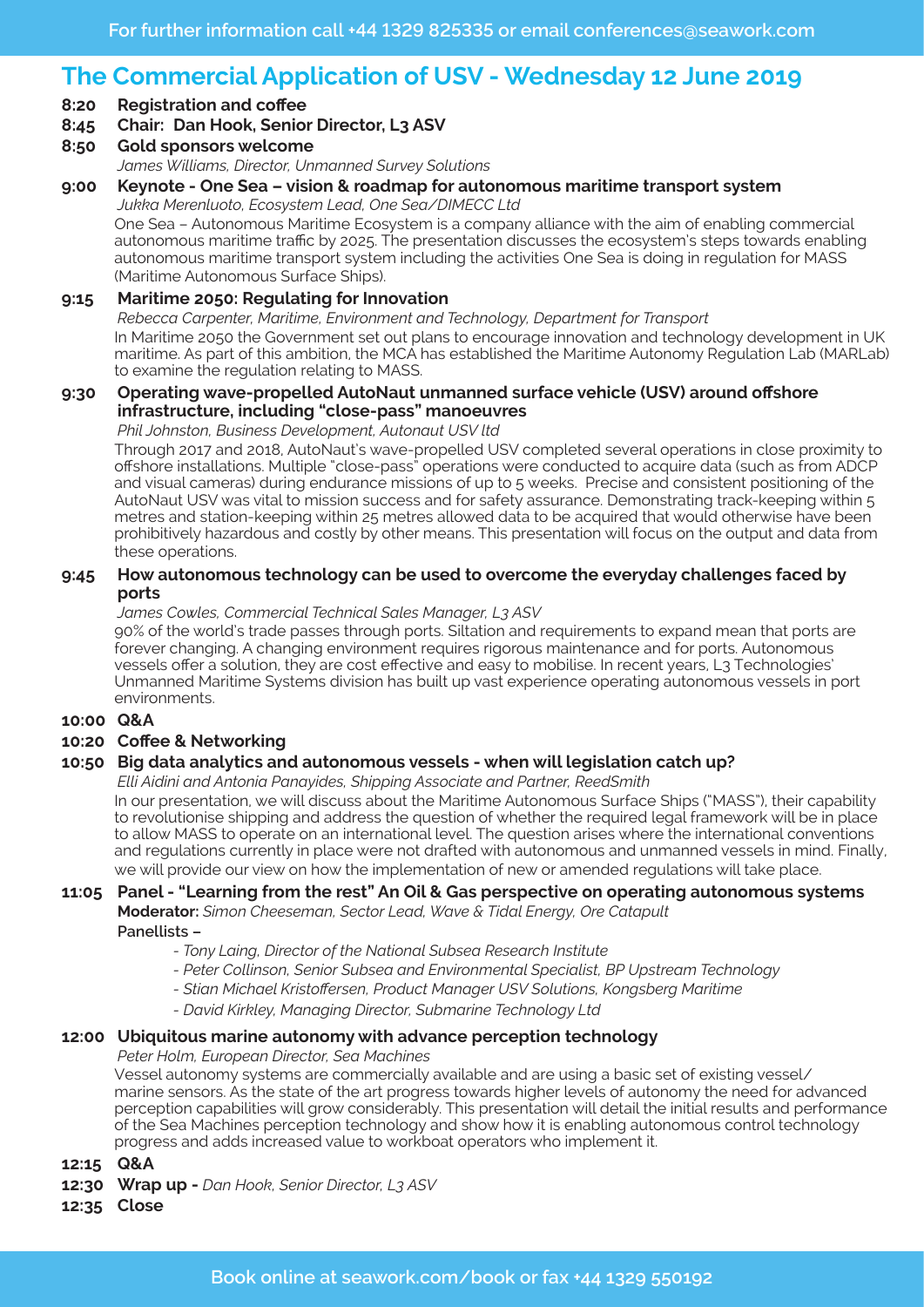# **The Future of Hybrid Propulsion - Wednesday 12 June 2019**

- **13:15 Registration and coffee**
- **13:30 Chair: Duncan Duffy, Global Technology Lead of Electro-Technical Matters, Lloyd's Register**
- **13:35 Gold Sponsors address**

*Eddy De Backer, General Manager, Esco Power*

**13:45 Keynote address - "The HEVIMA Project"** *Dr Dennis Doerffel, Founder & Chief Technology Officer, REAP Systems*

### **14:00 Hybrids for commercial barges**

*Graeme Hawksley, MD, Hybrid Marine LTD* Marine Hybrid systems continue to find compelling applications in the commercial market. This presentation will detail a fleet of barges that came into service in Spring 2018. Operating in central France these 38M vessels provide scenic tours for 55 passengers. Operating from the battery bank alone these craft provide a full day's operation in complete silence. Initially installed with a parallel/serial hybrid system, a pathway to eliminating diesel engines is provided, once shore side charging infrastructure is better developed. Detailed system design and operating experience will be presented.

#### **14:15 Electrical power and propulsion systems**

 *David Taylor, Automation Solutions Manager -UK & Ireland, Nidec*

**14:30 Q&A**

#### **14:50 Coffee & Networking**

#### **15:20 The practical use of hybrid ferries**

 *Xavier de Montgros, President, French Association of Hybrid and Electric Boats and Founder & Associate Director of ODC Marine*

With successful European commercial shipbuilding experience in Electric & Hybrid propulsion for workboats since 2009, ten ferries in delivered, this presentation will outline where these hybrid solutions fit market needs for both Inland Waterways as well as Coastal waters. With new ferries being built and delivered for 2019 – with capacity ranging from 50 to 150 passengers – it will focus on the features of these vessels and the overall program. An innovative shipyard who are market leading in passenger ferries, ODC Marine, will share their vision for the future.

## **15:35 Panel - The case for hybrid pilot boats - economic, environmental & operational**

**Moderator:** Andy Page, MD, Chartwell Marine ltd

#### **Panellists –**

- *Sander Vahtras, Technical Sales Manager at Baltic Workboats AS*
- *- David Fallows, Mechanical and Electrical Engineer, Port of London Authority*
- *Prof Bob Cripps, Chairman, Poole Harbour Commissioners*
- *Stephen Phillips, MD, Seaspeed Marine Consulting*

#### **16:35 Regulatory framework for commercial hybrid vessels**

*Alan Cartwright, Principal Surveyor, MECAL Limited*

Hybrid systems have been exhibited at Seawork for the last two years, and innovative hybrid vessel projects are now under construction. The Port of London Authority (PLA) has ordered the UK's first hybrid pilot boat from Goodchild Marine to help reduce emissions on the River Thames.

#### **16:50 Q&A**

- **17:05 Wrap up** *Duncan Duffy, Global Technology Lead of Electro-Technical Matters, Lloyd's Register*
- **17:10 Close**